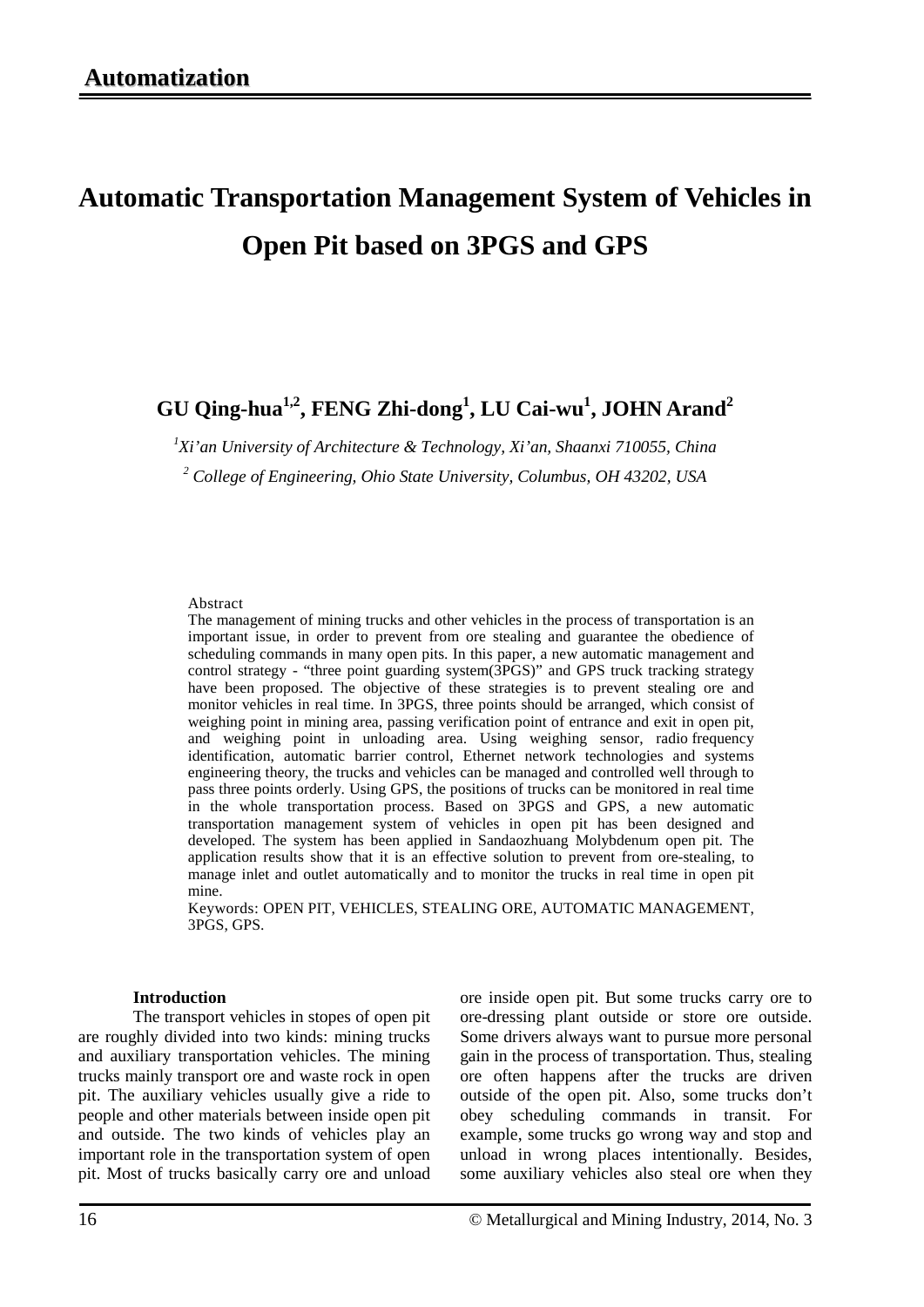exit the stope. According to statistics, since 2002 there are about 20 million yuan of average-lost each year due to stealing molybdenum ore in china. Therefore, prevention of ore-stealing should be addressed as an important issue in all open pit, in order to reduce the companies' loss.

At present, the means of management and control of vehicles in open pit domestically and internationally are tracking and positioning, automatic barrier gate and video monitoring. Tracking and positioning technology is most widely used in the management of mining trucks  $[1-$ <sup>2]</sup>. Examples are: Dispatch system developed by Modular Mining Systems in USA, Intelligent Vehicle Scheduling System developed by Dongfang Measurement and Control in china and Intelligent dispatching and monitoring system for trucks and shovels developed by Mining System Institutes in Xi'an University of Architecture and Technology. All these systems can track and obtain vehicles' positions in real time using GPS, WIFI or  $RFID^{[3]}$ . The historical paths of vehicles can be shown in the map of open pit and can also be found in database at any time<sup> $[4-5]$ </sup>. The systems can manage vehicles' transportation effectively and guarantee that vehicles are under dispatching commands. But one of the major disadvantages of these systems is that they only monitor vehicles' paths. If ore-stealing events happened in transit, they cannot be found and cannot be effectively managed. Video monitoring is typically used at some key points to monitor vehicles<sup>[5]</sup>. Monitoring equipments can gather the real-time scene and transfer it to the data center. The vehicles can be monitored in real time in this way. But the disadvantage is that there are often some blind spots, which cannot be monitored from limited number of cameras. Monitoring all routes requires more cameras than one can afford. The increased number of cameras also increases labor cost. The whole cost is pretty higher. Thus, it is not a reasonable way to this issue. The barrier gates are another way, which consist of two types, manual and automatic<sup>[6-8]</sup>. Manual barrier gates are usually installed in the entrance and exit of open pit. When a vehicle passes the entrance or exit, the worker here will check approved receipts according to his personal subjective judgment. Then the on-site worker will decide if the vehicle can pass through. In this case, fraud may happen. While the automatic barrier gates consist of barriers, barrier controller, induction coil, RFID reader, RFID tags and computer server so on. First, each vehicle is equipped with a RFID tag and the information of tag and vehicle is registered in the database. When the vehicle passes through entrance or exit, RFID reader obtains the exact number from tag and then by this number, the vehicle's information can be automatically queried and analyzed from the database. Then, according to this vehicle's permission type, the system will send commands to barrier controller. The vehicle can be determined to pass through. In this case, vehicles' access still depends on human assignment. Moreover, only vehicles in the gate can be monitored. So orestealing is still possible in transit. There are other methods to manage trucks' transportation process  $[9-10]$ . However, the goals of these systems aren't to solve the transportation problem in open pit.

To solve the above problem, this paper proposes a novel automatic transportation management system of vehicles in open pit that utilizes 3PGS(Three Points Guarding System) and GPS technologies. It can monitor automatically the whole transport process of vehicles. It is an effective solution to prevent stealing ore, control inlet and outlet automatically and monitor the trucks in real time in transit. With the application of this system, the loss of ore in open pit has been significantly reduced.

# **1. Three Points Orderly Guarding Model (1) Basic Theory**

In this section, the basic theory of setting up 3PGS model will be proposed. The core idea of the whole strategy is that the amount of truck's ore loaded in starting point is always equal to the amount of truck's ore unloaded in unloading spot in all trips. Assuming that truck T, weight of ore W, the loading point S, the unloading point E, and  $S_{-}W(i, j)$  is the weight of ore carried by truck i from loading point at *i* trip.  $E - W(i, j)$  is the weight of ore carried by truck i from unloading point at j trip. The result is stated in following theorems:

THEOREM 1: when one truck *Ti* transports at *j* trip, the weight of ore in loading point should equal to the weight of ore in unloading point.

$$
S_{-}W(i,j) = E_{-}W(i,j) \tag{1}
$$

Note that if the above equation is satisfied,

there is no ore-stealing behavior for truck  $T_i$  at *j* trip.

**THEOREM** 2: when the truck  $T_i$ transports at all *n* trips, the weight of ore in all loading points should equal to the weight of ore in all unloading points, where loading points and unloading points may be different.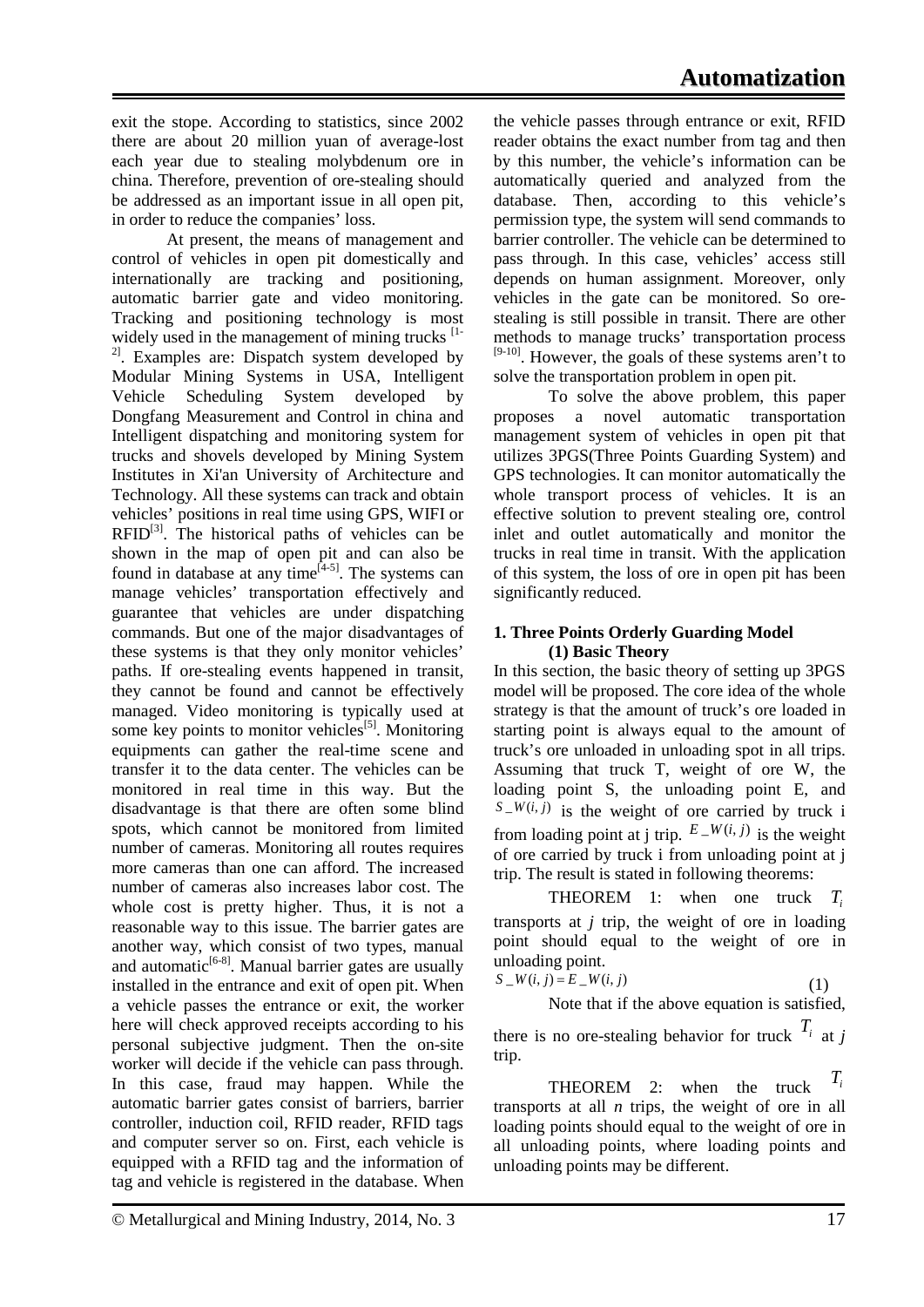# **Automatization**

$$
\sum_{j=1}^{n} S_{-}W(i,j) = \sum_{j=1}^{n} E_{-}W(i,j)
$$
 (2)

Note that if the above equation is satisfied,

there is no ore-stealing behavior for truck  $T_i$  at all *n* trips.

THEOREM 3: when all trucks  $T_1, T_2,...T_m$ transport at all n trips, the total weight of ore in all loading points should equal to the weight of ore in all unloading points.

$$
\sum_{i=1}^{m} \sum_{j=1}^{n} S_{-} W(i, j) = \sum_{i=1}^{m} \sum_{j=1}^{n} E_{-} W(i, j)
$$
 (3)

Note that if the above equation is satisfied there is no ore-stealing behavior for all trucks at all n trips.

In actual process of transportation, due to measuring scale variances, ore weight loss and the computational variances, the exact weight of ore at loading point is not necessarily equal to the accurate weight of ore at unloading point. So within a given range of deviation, we can deduce that stealing ore doesn't happen in transit. For example, in practice, the equation (2) can be used as follows:

$$
\left| \frac{\sum_{j=1}^{n} S_{-} W(i,j) - \sum_{j=1}^{n} E_{-} W(i,j)}{\sum_{j=1}^{n} S_{-} W(i,j)} \right| \le \delta
$$
\n(4)

Where  $0 < \delta < 1$ ,  $\delta$  is an acceptable range of variation, which usually depends on measuring equipment, ore type and transport environment.δ

# **(2) Three Points Management Model**

Based on the above theorems, three points orderly management model is proposed, three points are weighing point in pit, entrance and exit of the open pit and weighing point in unloading point. The main idea of the model is that: first, automatic weighing scales are deployed at important points of open pit, for example, crusher station. Before the truck carrying ore goes out from the crusher station, total weight of the truck and ore will be obtained automatically at the weighing point and weight data will be transmitted to the central server. When the truck approaches to the exit of open pit, truck's information from the central server including its last weight data and permission can be read by RFID tag. According to the information, the system will automatically judge whether the truck can be permitted to go out. Then, if the truck exits and arrives at the unloading point, normally a processing plant. The combined weight of the truck and the ore will be weighed again at the unloading point. The weight data will also be transmitted to the central server. All the

data from those three points can be collected by Ethernet synchronously. In a transportation process of truck, all the data from three points will be gathered, analyzed and evaluated based on the theorems. The overall design of three points is shown in Fig.1.



**Fig.1** The orderly layout based on three points

In an open pit, some vehicles are auxiliary, so that they can be managed only by automatic barrier gate at the entrance or exit. Most of the others are mining trucks, which should be managed and controlled by two points or three points. All vehicles in open pit are grouped into three categories. The first is the auxiliary vehicles that transport materials except ore and don't need to be weighed. If the vehicles are attended to enter or exit, their permission must be accepted. The second kind is trucks that transport only inside the open pit. When these trucks are trying to exit, they must be permitted by scheduling manager via electronic audits. Audit result will be recorded in the database. Then the truck can pass the barrier gate. The third is the trucks that carry crushed ore to extract processing plant. Those should be orderly managed by three points. Before the trucks exit from open pit, they should be weighed. In the whole process, the most important and complex process is to analyze whether the vehicle is permitted when it passes through the barrier gate. The activity diagram of the running mechanism in barrier gate point is shown in Fig.2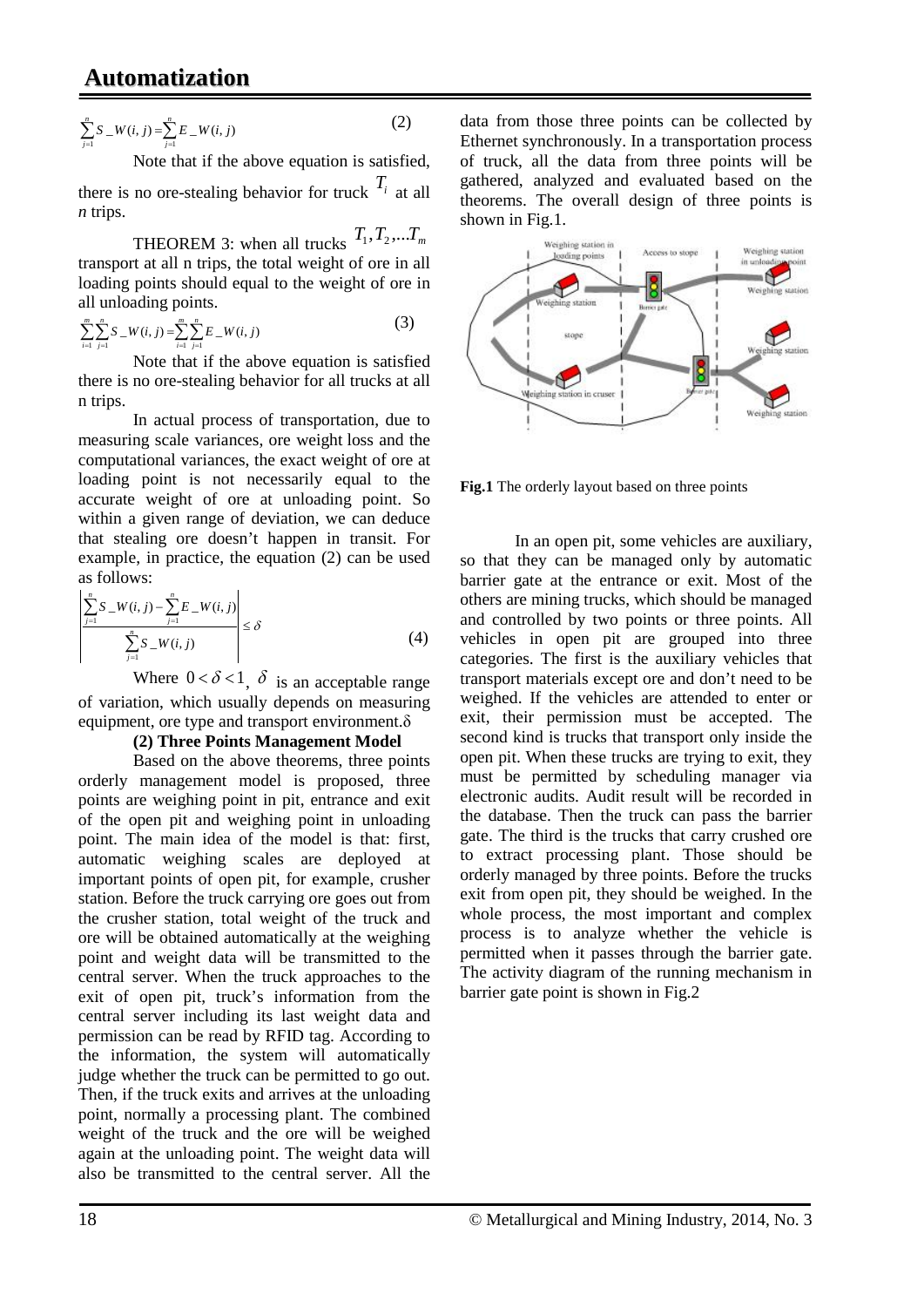

**Fig.2** Activity diagram of the running mechanism in verification point

#### **2. Tracking trucks strategy based on GPS**

Based on GPS, tracking trucks strategy can gather real time positions of trucks carrying ore in the transportation process. First, GPS mobile terminals are equipped in the trucks. The terminals can receive and send real time GPS satellite signals in any weather conditions. Then it can calculate relative position information of the truck spontaneously. The truck position data mainly includes longitude, latitude, altitude, speed and time. All data will be transmitted to the central server by wireless networks (GPRS or WiFi). The trucks' position data usually can be transmitted periodically in 10-15 seconds. In the central server, any truck's historical paths including speed can be found at any time, which also can be displayed in GIS. The electric fence can also be set up in GIS. The system will detect and alarm, if the truck goes beyond the fence. Using this, the trucks can be managed in stope $[6-8]$ . The whole system data flow diagram is shown in Fig.3.



**Fig.3** The whole system data flow diagram

#### **3. Automatic transport management system of vehicles based on 3PGS and GPS (1) System design and composition**

Based on 3PGS and GPS, the automatic transportation manage system mainly consists of hardware subsystem and software subsystem. The hardware subsystem are mainly scales, scale data terminals, RFID readers, RFID tags, LED display screens, barrier controllers, barriers, GPS mobile terminals, database server and communication server. Based on c#.net, serial port communication, MapX and database, four software clients are designed and developed. They are 3PGS vehicle communication and automatic control client, 3PGS remote authentication client, 3PGS and GPS data collection and analysis server and GPS vehicle tracking client, which can be shared with existing dispatch client.

The most important advantage of the whole system is that it is automatic in all process, especially in barrier gate. Through RFID remote identification technology, all vehicles can be identified automatically. Each mining truck carrying ore will be weighed twice in pit and outside automatically. The weight of ore will be checked at loading point and unloading point. Using auto barrier gates and using registry setting in advance to classify permission, automatic access control management of different vehicles can be realized. Using GPS tracking position technology, all mining trucks can be tracked in real time. So trucks' paths and quantity of ore can be monitored in the whole transport process. Combining the above technologies, the access to open pit and vehicle transport can be managed effectively. The composition of automatic transport manage system is shown in Fig.4.



**Fig.4** The composition of automatic transport manage system

### **(2) System development**

The automatic weighing and GPS tracking parts had been discussed in our research group's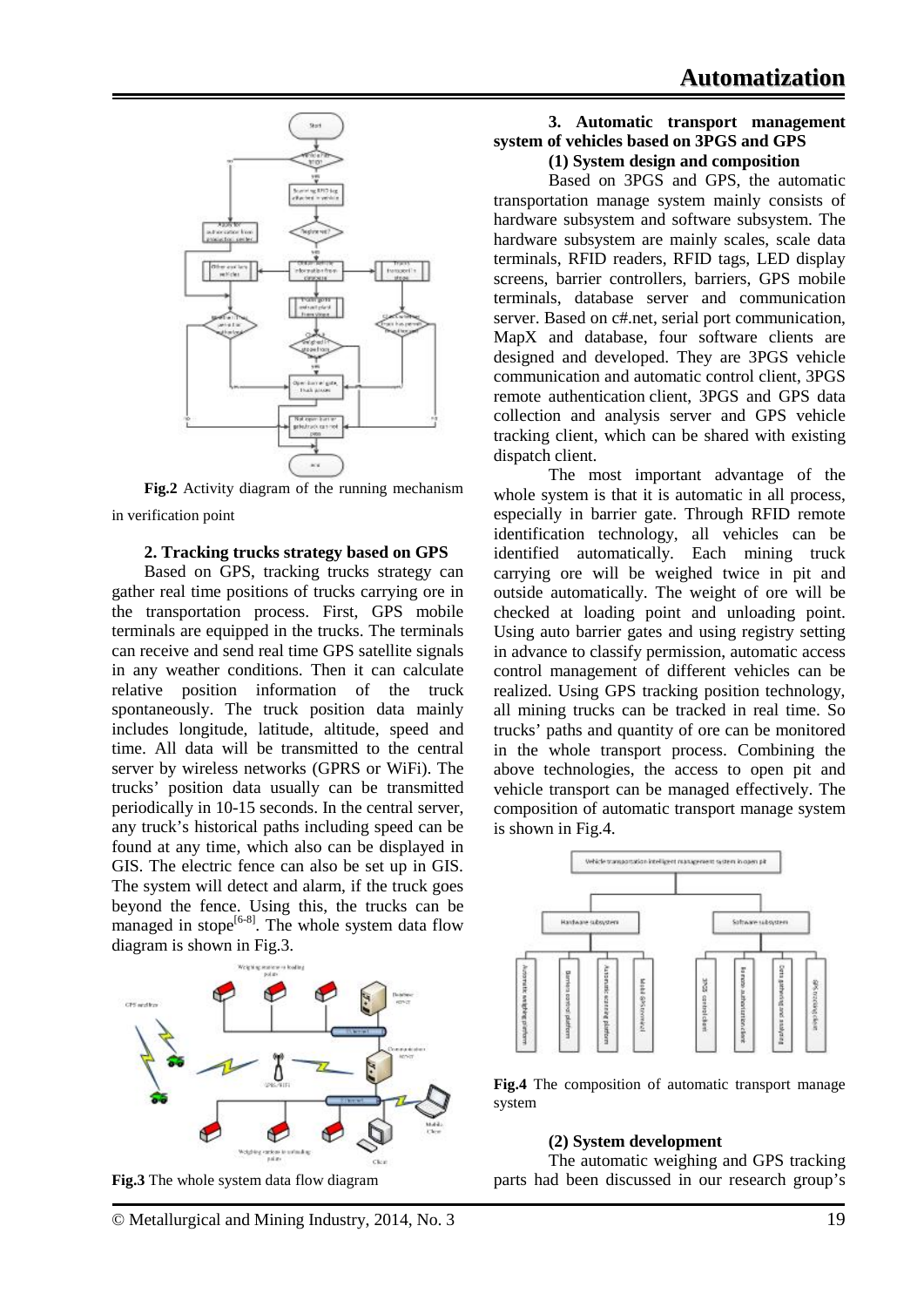# **Automatization**

previous literatures<sup>[2,6]</sup>. So they can be omitted in this paper. The automatic access control at entrance and exit is complex, so we discuss it in this section. The automatic access control involves the remote RFID readers equipped in the entrance and exit, barrier controller, barriers, access control software and SQLServer database. As shown in Fig.5, the barriers are installed in the entrance and exit of open pit. By default, two barriers are shut down and two lights in front of barriers are red. When a vehicle attends to enter the open pit, the RFID reader asks its tag for the number from first. Then according to the number, for example, 55737, all vehicle's information and permission can be queried in the central database. If the vehicle is permitted to enter, the access control system will send and 'open' signal to barrier controller. The barrier gate can be opened and the lights will change to green. Finally, when the vehicle passed, the barrier shut down immediately using ground sense coil. With similar process, the control of exit can be achieved. The overview of barrier gates in access point is shown in Fig.5.

One barrier controller is applied at an access point, which can control at least two barriers. Barrier controllers at different locations are connected via Ethernet, so that data consistency and synchronization can be guaranteed. Every barrier controller is also connected with upper computer by COM1, which can control the entrance barrier and exit barrier simultaneously by different addresses. RFID readers communicate with upper computer based on RFID communication protocol by COM2 and COM3. When the barrier controller communicates with upper computer, the computer sends command according to their protocol and then the barrier controller will make corresponding response. For instance, the command consists of an array of bytes, namely {barrier gate address, instruction}, such as  ${0x02,0xBF,0x01}$ . Where  $0x02$  is the barrier gate address, 0xBF and 0x01 is the command to turn red light on. The barrier can be only controlled by the above data from barrier controller via SerialPort.



**Fig.5** The view of barrier gates in access point

In some particular cases, all the RFID readers are remote and automatic in the entrance and exit. If the distance between two RFID readers is close, false scanning will probably be caused. For example, if vehicle's RFID tag is read by entrance reader when it goes out, the barrier gates in entrance and exit are both opened. This problem is solved by enlarge isolation distance or by software. In software development, a flag is set up to mark vehicle in or out. Before the vehicle goes out from exit, the flag should be check and the flag should be mark vehicle out. If not, false scanning happened. The request will be cancelled. This method is called "in and out discrimination mechanism". Due to improper distance between two RFID readers, after the vehicle passed the exit barrier, it's tag is still scanned by opposite entrance reader and then entrance barrier open. This also is not conform to the actual. So the "repeat read oversight mechanism" is designed to solve it. After the exit barrier opens, the time from last scanning will be calculated. If the total time is less than assigned value, for example, 3 minutes, the scanning information from this vehicle will be ignored. So, if all vehicles' information can be initialized correctly, the problem of scanning tag by mistake can be solved through above methods.

# **System deployment and application**

The Sandaozhuang open pit is a superhuge molybdenum and tungsten open pit, one of the world's three largest molybdenum, China's second great tungsten, which belongs to mining company of Luoyang Luanchuan Molybdenum Industry Group.Inc. Its mining capacity has been up to 30000 tons/day since june 2006. Molybdenum is a rare metal and more expensive than simple metal. The behavior of stealing ore often happens in the transport process, especially in the night. Some trucks also violate dispatching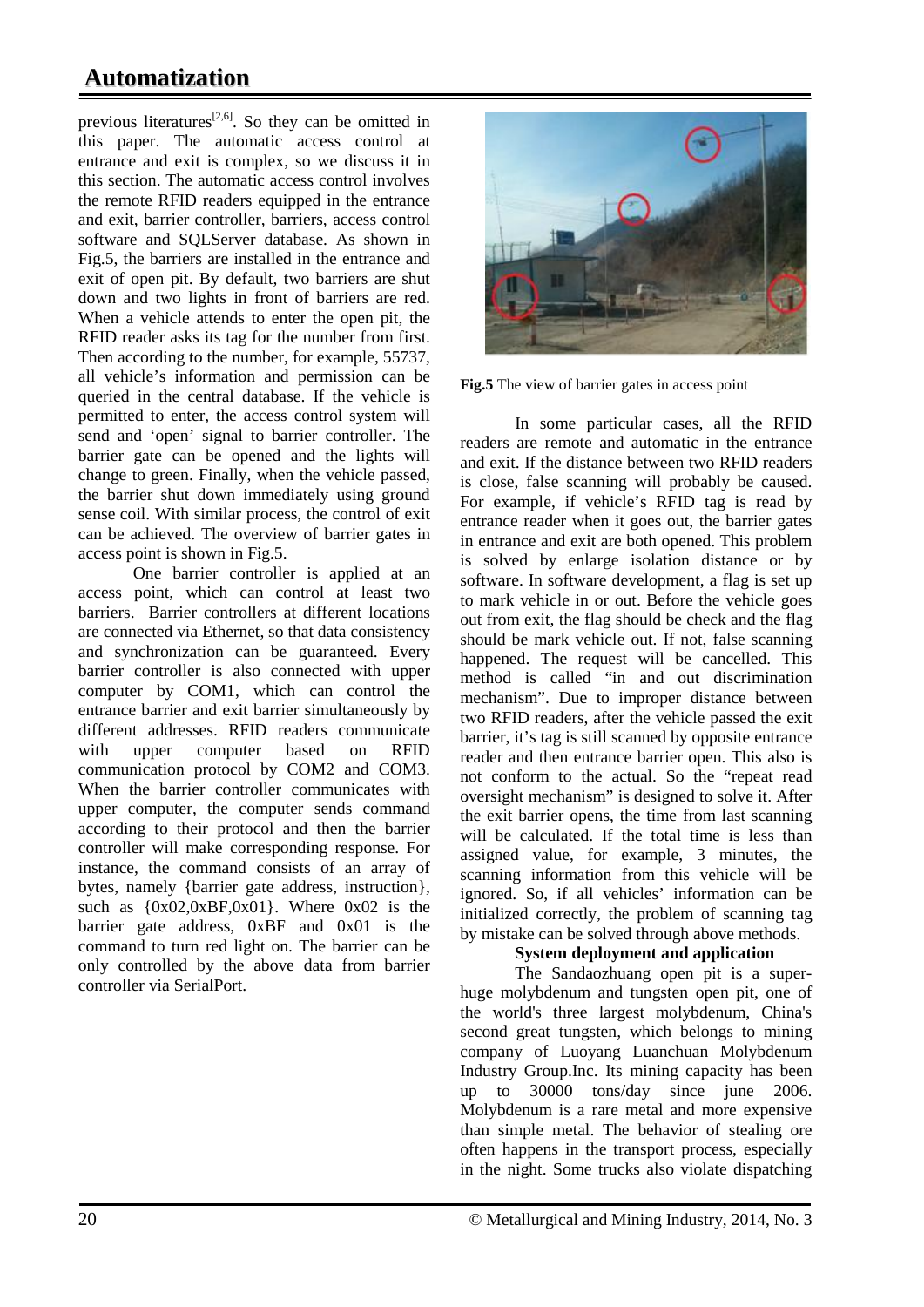command. Due to three shifts a day, it is highly difficult to monitor and manage all vehicles in all day everywhere. So far, there are all kinds of vehicles about 208, where 40 tons haulage trucks is 40, 32 tons haulage trucks is 5, other heavy-duty trucks is 152, daily service bus is 8 and other pickup truck is 3. Some haulage trucks transport crushed ore from open pit to extract processing plants and other trucks always transport ore from blasting muck pile to crushing station. But all vehicles will go out from the barrier gate if they need repairing. Due to more vehicles in stope and complex situation, so access management and transportation is very important work in daily production management in the open pit.

In view of the above situation, with a series of advanced technologies such as 3PGS, GPS, GIS, wireless communication, electronic weighing, RFID technologies and system engineering theory,the new automatic transport management system of vehicles has been developed and successfully used in Sandaozhuang open pit since 2012.



**Fig. 5** The typical application in automatic transport management system

At present, based on the enterprise Ethernet, automatic weighing points inside and outside have been successfully deployed. There are 10 automatic weighing points in the open pit, which normally are installed in important points, for example crushing station. And one automatic weighing scale is installed below the draw shaft from Taibaoshan crushing station, which is responsible for weighing ore transported to extract processing plant from draw shaft. There are 3 automatic weighing points in the unloading points outside the open pit. The two sets of inlet and outlet have been set up in 1309 and 1801 in the open pit, which can automatically read related vehicle's information by RFID and permit passing vehicle to enter or go out. There are 4 barrier machines, 4 RFID readers installed in inlet and outlet points. And there are 208 GPS mobile terminals and 208 RFID tags equipped in each vehicle, which can track each vehicle in real time.

In the data center, there are 2 IBM3500 servers, one for communication, the other for database.

Since march 2012, the system has been improved continuously. The SQL server had been installed in all weighing stations, inlet and outlet points and central server. Adapting this method not only makes software faster and more effective due to local store, but also guarantees software to run if the network doesn't work well. Under the condition of local authorization, the software will automatically switch to run locally. Besides, the barrier control subsystem supports emergency open. Once several vehicles need to pass continuously, the barrier can always be opened until all the vehicles pass, which need authorized by different departments. Through the application of the system in Sandaozhuang open pit, stealing ore is prevented effectively and the whole transport process is monitored in real time. The system largely improves the level of vehicles management in the open pit.